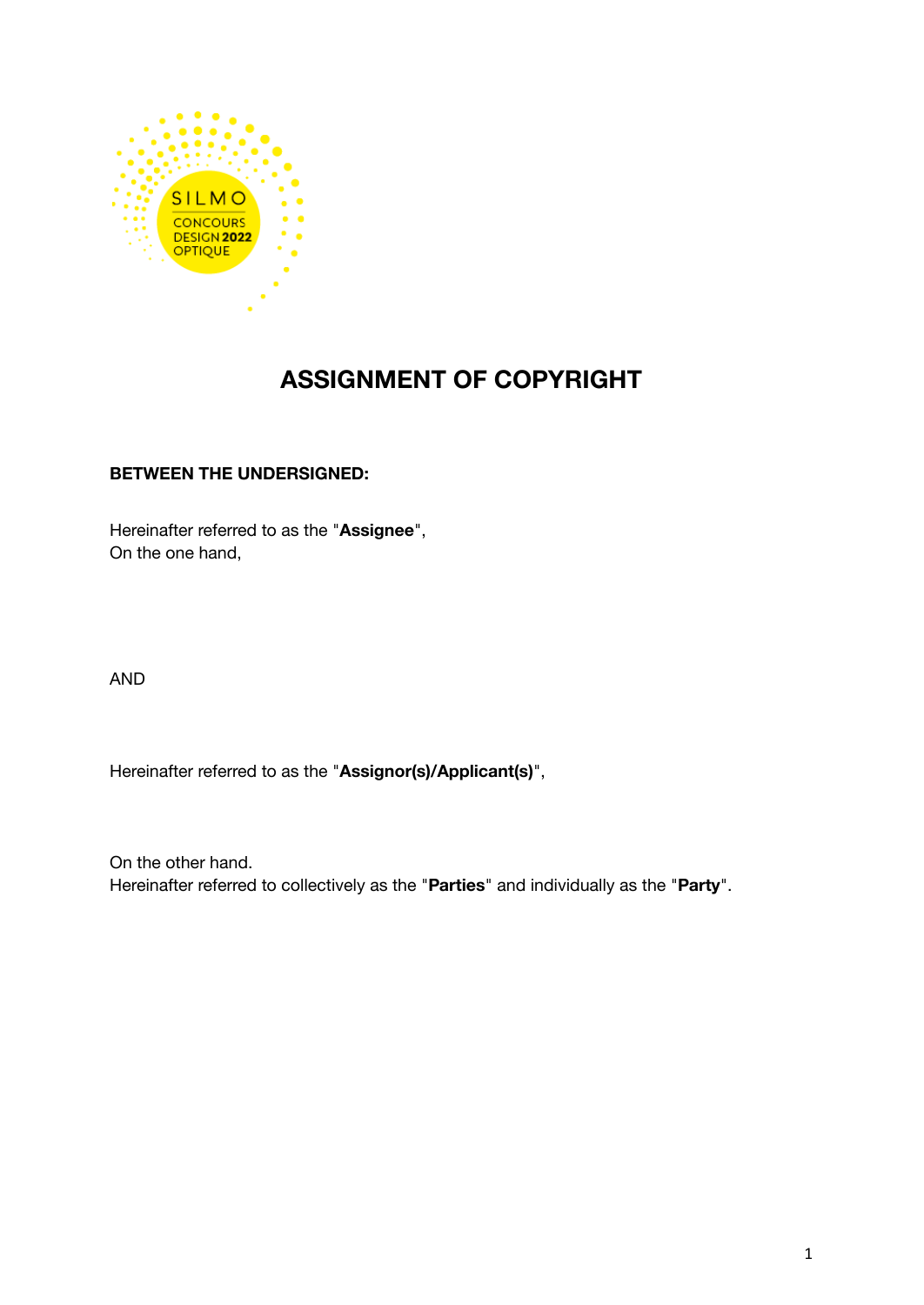## **PREAMBLE**

The Septembre14 agency is organising an Optical Design contest (hereinafter referred to as "the **Contest**") for students from French, English, Swiss, Italian, Brazilian, Singaporean and Thai design schools, on behalf of the International Eyewear, Ocular Optics and Opticians' Equipment Exhibition.

The aim of this **contest** is to reward a creation integrating an innovative design approach for an optical product (hereinafter referred to as "**the Work**").

It takes place in two stages. Students send their applications to the SILMO, which examines them. Following this review, ten applications will be selected (hereafter referred to as "**the Pre-selection phase**"). The prototypes of the projects in question will then be produced.

It will end with a jury composed of professionals from the world of design, where ten students will be shortlisted for their achievements. This jury will reward the winner with a prize of €5000 for the student and €5000 for his school.

As the **Assignor** wishes to take part in the **Contest** and the **Assignee** has declared its interest in acquiring the **Work**, the parties have come together to agree on the conditions and terms of this Contract.

This contract is concluded by the parties if, and only if, the **Applicant** is one of the finalists selected at the end of the **Pre-selection phase**.

#### **IT WAS AGREED AS FOLLOWS:**

#### **ARTICLE 1. [OBJECT](https://www.linguee.fr/anglais-francais/traduction/contractual+object.html) OF THE CONTRACT**

The purpose of this Assignment Agreement (hereinafter referred to as "**the Agreement**") is to define the terms and conditions of the assignment of the applicant's copyright in accordance with the provisions of Article L.131 et seq. of the French Intellectual Property Code from the **Assignor** to the **Assignee**.

By this Agreement, the **Assignor** assigns to the **Assignee**, under the conditions and according to the terms and conditions and considerations described below, the copyright that it holds in the **Work**.

#### **ARTICLE 2. RIGHTS AND OBLIGATIONS OF THE PARTIES**

#### **2.1 Rights and obligations of the Assignor**

The Assignor assigns to the **Assignee** on an exclusive basis, and for the whole world, all copyrights he has on **the work**.

Consequently, he authorises the **Assignee** to exploit the **Work** how it wants.

The **Assignee** is also authorised to have the **Work** exploited by its subsidiaries, where appropriate in France as well as abroad.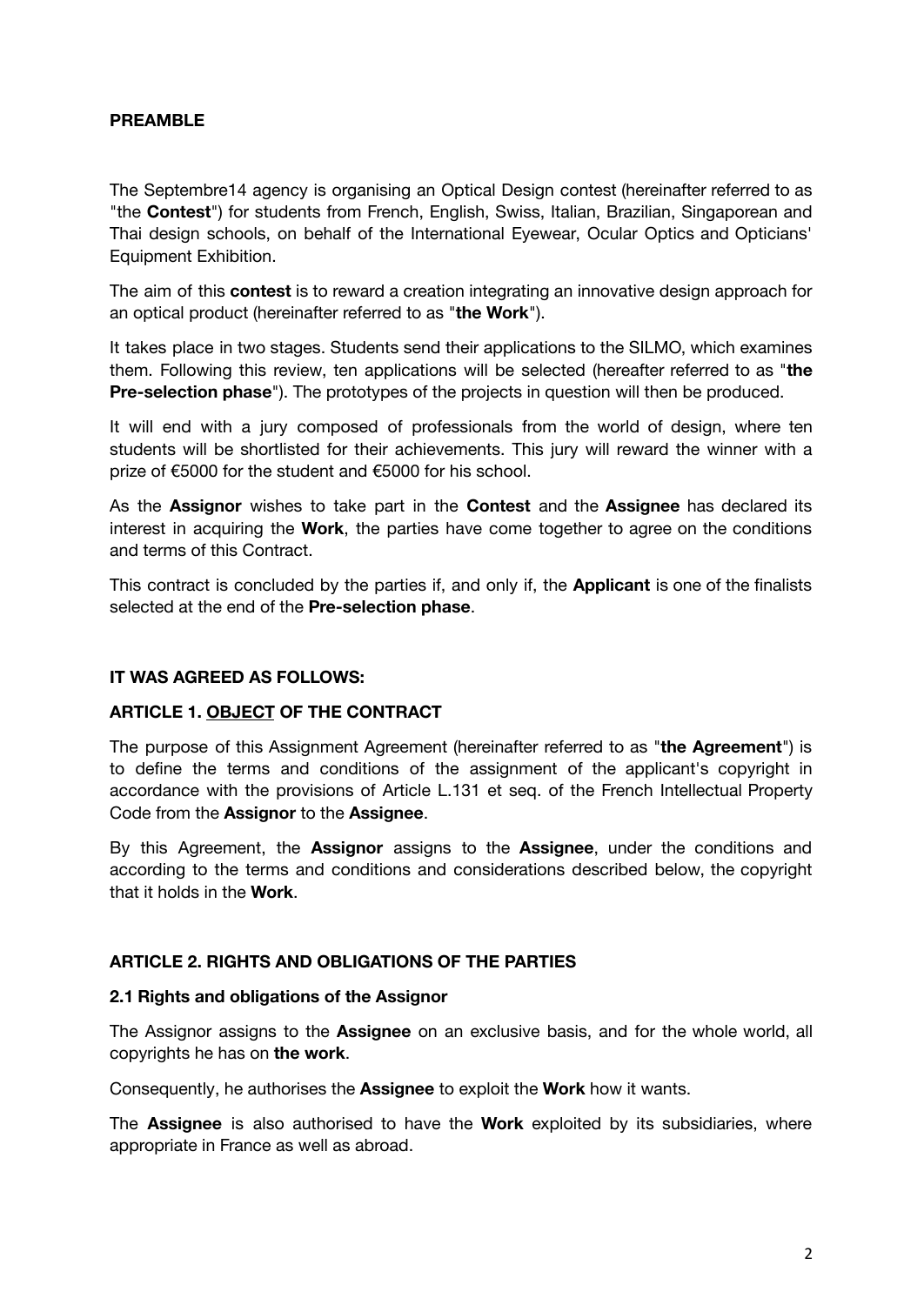The **Assignor** acknowledges that this assignment prohibits it from exploiting the **Work** itself, as this would constitute an infringement of the rights of the **Assignee**.

Nevertheless, he keeps the right to build up a catalogue to present his creations.

The **Assignor** certifies that the **Work** is original, that it is the author and that it holds all the copyright.

The **Assignor** guarantees to the **Assignee** the full and peaceful enjoyment, free of all servitudes and evictions, of the rights assigned under this Agreement.

## **2.2 Rights and obligations of the Assignee**

The **Assignee** is fully subrogated to all the Rights of the Assignor in the **Work**.

The **Assignee** may assign and license the exploitation rights and prosecute any infringer.

# **Article 3. CONTENT OF THE ASSIGNMENT OF COPYRIGHT**

#### **3.1 In time**

This assignment is granted and accepted for all the duration of the copyrights, in accordance with current French and foreign legislation and current or future international conventions on copyright, including any extensions that may be made to this duration.

## **3.2 In space**

The present transfer is granted for the whole world.

#### **3.3 Rights assigned**

#### **Reproduction rights**

It is understood that the reproduction right assigned to the **Assignee** includes the exclusive right to reproduce and/or have the **Work** reproduced, and to have any number of originals, copies and duplicates made, on any medium, in any format and by any known material fixation process.

The above-mentioned media are understood to be all media, both paper and digital:

- Press: general public and professional, daily newspapers or magazines, free or paid,
- Television: all known or unknown channels, whatever their broadcasting mode (cable, satellite, terrestrial network), Cinema, Poster.
- All media or materials likely to be used in the context of POS (Point of Sale Advertising) operations: boxes, posters, leaflets in all formats, front panels, gondola heads, shopping trolley shelters, shelf stops, credit or payment cards, videos, decorative elements or animations at the point of sale and on the product display shelves, advertising objects of all kinds, brochures and, in general, all materials installed and/or documents distributed or made available to the public at the point of sale for advertising and/or promotional purposes.
- All documents and materials likely to be sent or made available to the public in the context of direct marketing: mailings, leaflets, brochures, catalogues, consumer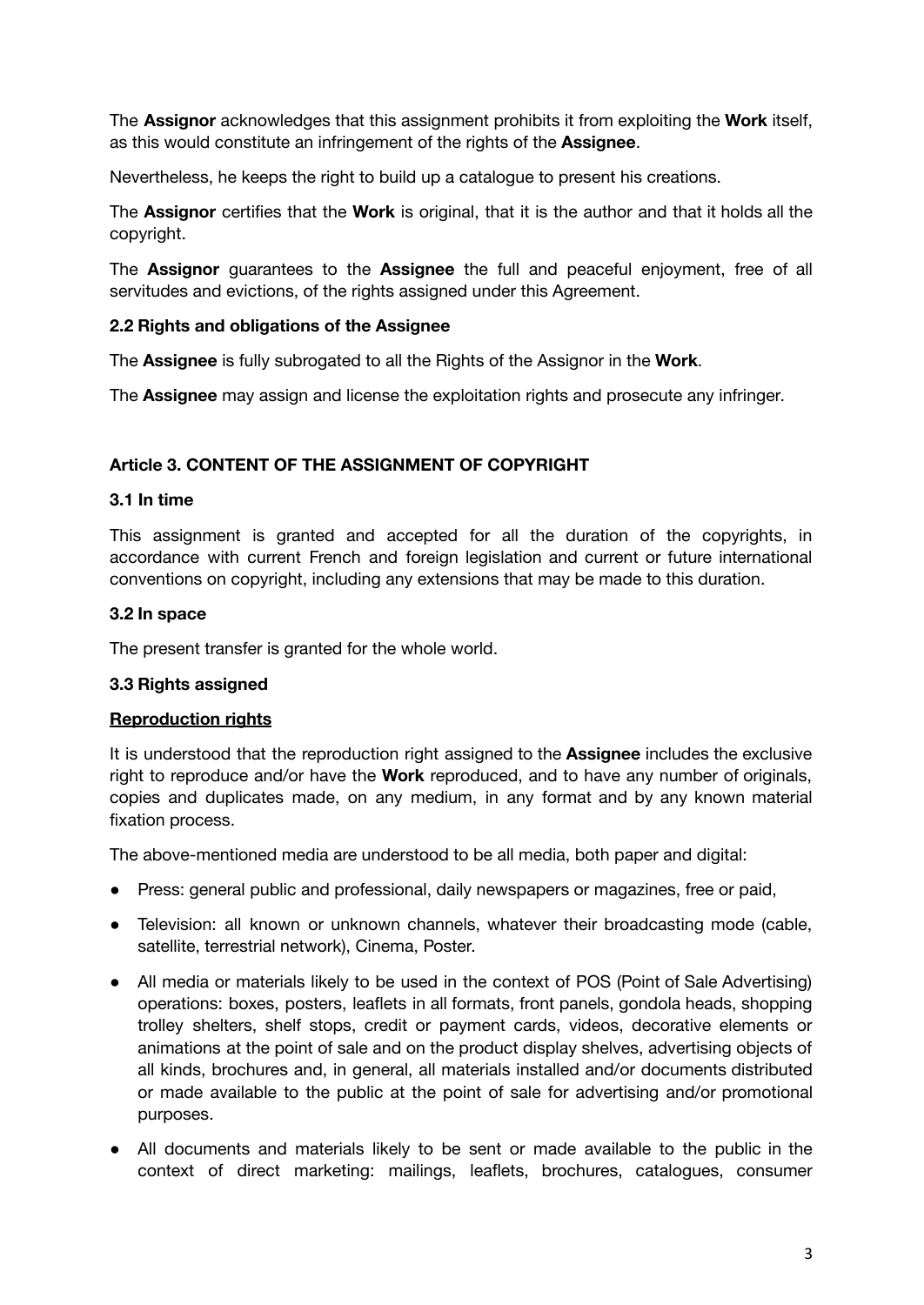magazines and any advertising object likely to be sent to current and potential customers of products distributed under current or future SILMO brands.

- Any support or material, packaging (labels, counter-labels, stickers, capsules, etc.) or packaging related to the products decided by the SILMO, whether this representation is total or partial.
- Any advertising or promotional object, whatever the medium used.
- Publishing of books, including works of art, photographic art or illustrative art, whether sold or offered.
- Electronic and computer media such as online networks (Internet type), off-line products (such as CD-ROMs, diskettes, magnetic tapes, etc.), computer screens, telematic networks (Minitel type), whether interactive or not, and any multimedia configuration, whether interactive or not.
- Any type of derivative product that includes or evokes any of the distinctive signs of the products distributed under the brands held by the SILMO and their subsidiaries or the brands that these companies may hold in the future, including posters representing the **Work** (in any format) marketed or given as advertising objects to the current or potential clients of the abovementioned companies, any registration of a trademark or logo at the SILMO, for the legal period of protection on an exclusive basis, without any consideration other than participation in the competition, and, for the winner, in consideration of the prize won, which shall not include any other form of remuneration in addition to the aforementioned rights.

### **Right of representation**

The right of representation assigned to the **Assignee** includes the exclusive right to broadcast and communicate to the public all or part of the **Work**, throughout the world, in all private or public places, in particular events, conferences, symposia, congresses, advertising campaigns, magazines, fairs and exhibitions, by all processes and means currently known, and in particular by television, radio, the Internet, by computer or by any other digital process.

# **Right of adaptation**

The right of adaptation assigned to the **Assignee** includes the exclusive right to adapt and/or make adapt the **Work**.

# **Article 5. REMUNERATION OF COPYRIGHTS**

The Assignee undertakes to remunerate the prize-winners, in proportion to the use made of the **Work**, which is set at 8% of the public sale price.

#### **Article 6. DELIVERY**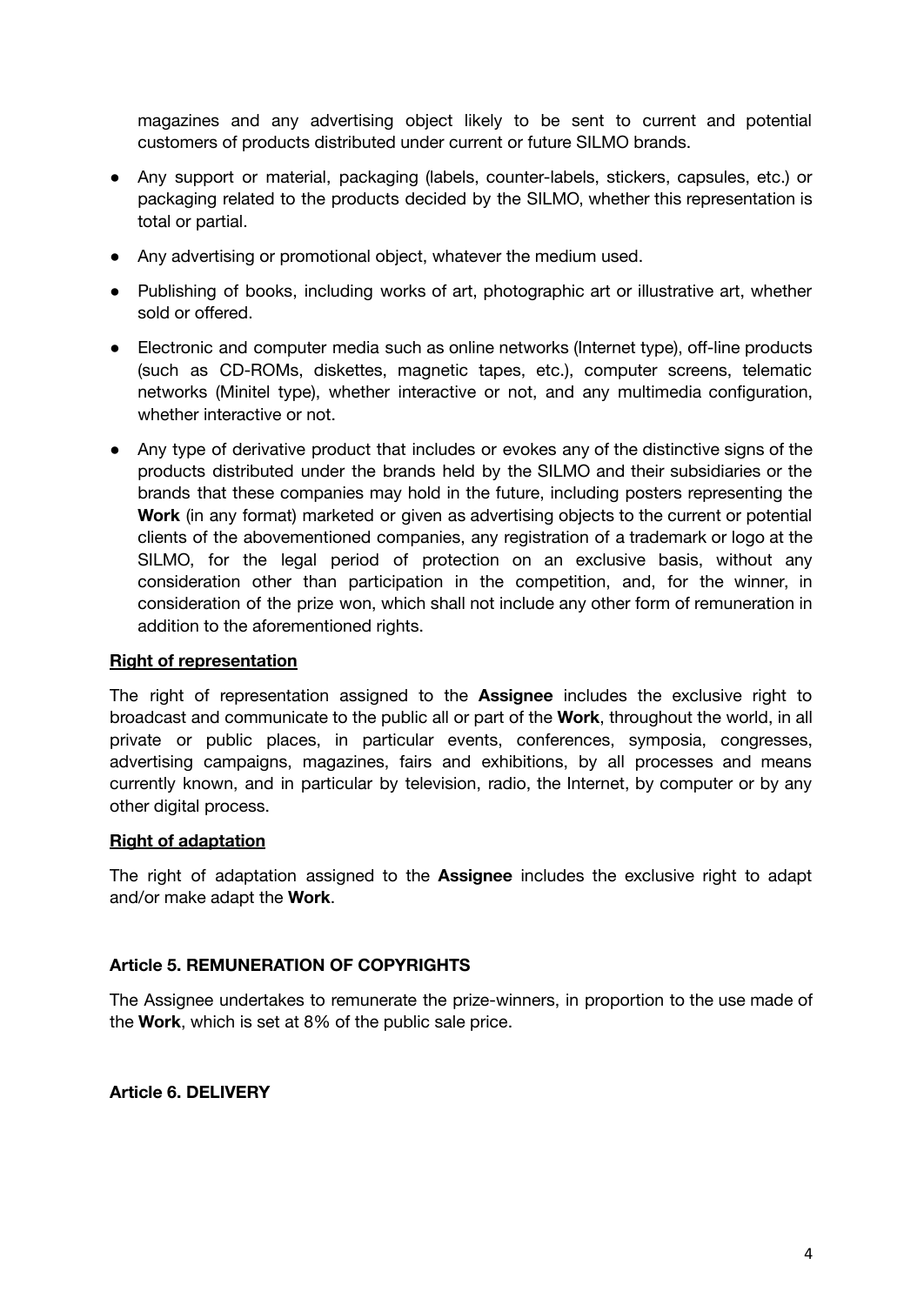The **Assignor** undertakes to deliver to the **Assignee** the **Work** in its complete and final version, as well as all the elements allowing its exploitation at the end of the **Pre-selection phase**.

# **Article 7. MORAL RIGHTS**

The **Assignee** undertakes to respect the moral rights of the **Assignor**.

The **Assignee** also undertakes to respect the moral rights of the Work and not to distort it in the exercise of the rights assigned to him.

## **Article 8. ENTIRE AGREEMENT**

This Agreement expresses the entire agreement entered into by the **Parties** with respect to the preamble and the object of the Agreement.

#### **Article 9. INDEPENDENCE OF THE PARTIES**

This Agreement is intended to facilitate and define the terms and conditions of the assignment of copyright in the **Work** as defined and is not intended to be, or construed as creating, any agreement of grouping, joint venture, association, corporation or other commercial organization or entity.

Neither **Party** shall have the right to contract or make commitments by any other means in the name or on behalf of the other **Party** and shall not, by course of conduct or otherwise present itself to any third party as having such authority.

# **Article 10. INDIVISIBILITY**

The **Parties** to this Agreement agree to replace, as far as possible, a provision which would be prohibited, illegal or unenforceable with another provision having substantially the same spirit as the sectioned provision, but which would not be prohibited, illegal or unenforceable.

The nullity of a provision of this Agreement shall not affect the validity of the Agreement or its other provisions.

#### **Article 11. APPLICABLE LAW AND SETTLEMENT OF DISPUTES**

This Agreement shall be governed by and construed and shall take effect in accordance with French law.

The Parties expressly agree that within 90 days of the occurrence of a dispute relating to the existence, validity, interpretation, execution or non-execution, interruption, termination or cancellation of this Agreement, if no amicable agreement is found at the end of this period, the dispute will be subject to the exclusive jurisdiction of the French courts.